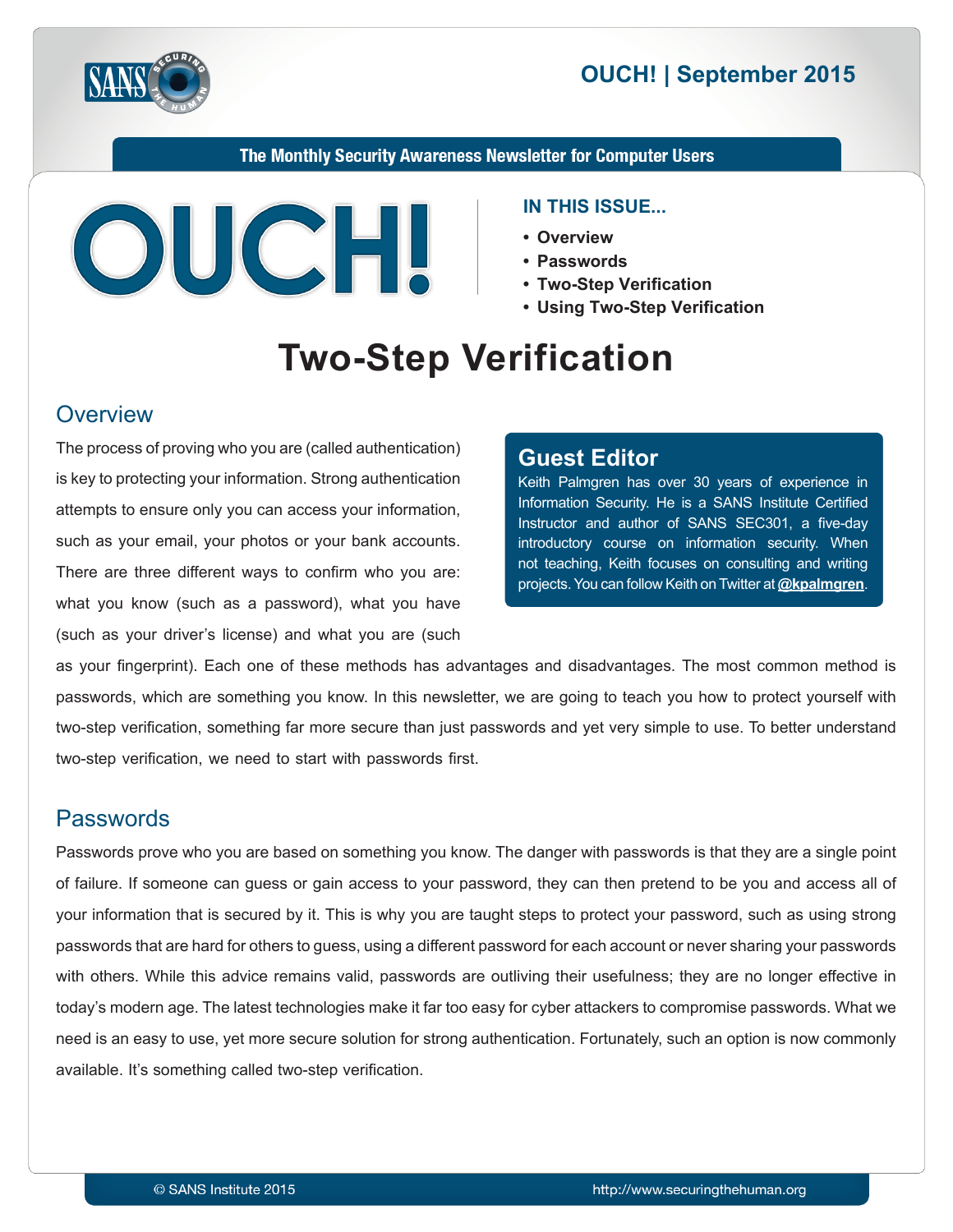# **2015** OUCH! | September 2015



## **Two-Step Verification**

## **Two-Step Verification**

Two-step verification (sometimes called two-factor authentication or 2FA) is a more secure solution than just passwords. It works by requiring two different methods to authenticate yourself. One example is your ATM card. When you withdraw money from an ATM machine, you are actually using a form of two-step verification. You need two things to access your money: your ATM card (something you have) and your PIN number (something you know). If you lose your ATM card, your money is still safe. Anyone who finds your card will not be able to withdraw your money, as they do not know your PIN. (Unless you wrote your PIN on your card, which is a really bad idea.) The same is true if they only have your PIN and do not have the card. An attacker must have both to compromise your ATM account. This is what makes two-step verification so. much more secure; you have two layers of security.



## Using Two-Step Verification

Two-step verification is something you set up individually for each of your accounts. Fortunately, many online services now offer it. One of the leaders in two-step verification is Google. Google accounts are a prime target for cyber attackers, as they offer a variety of free, online services to millions of people around the world. As such, Google needed to provide stronger authentication. It was one of the first organizations to roll out two-step verification for most of its online services. If you understand how Google's two-step verification works, you will understand how two-step verification works for most other sites, such as Twitter, Facebook, Apple, Instagram and many banks.

First, you enable two-step verification on your Google account and register your mobile phone number. Once completed, two-step verification works as follows. You log into your account just as before with your username and password. This is the first of the two factors -- something you know. Google then sends a text message to your mobile phone containing a unique code, specifically, a string of six numbers. Just like your password, you then enter those six numbers on the website. This is the second of the two factors. To successfully log into your account, you have to both know your